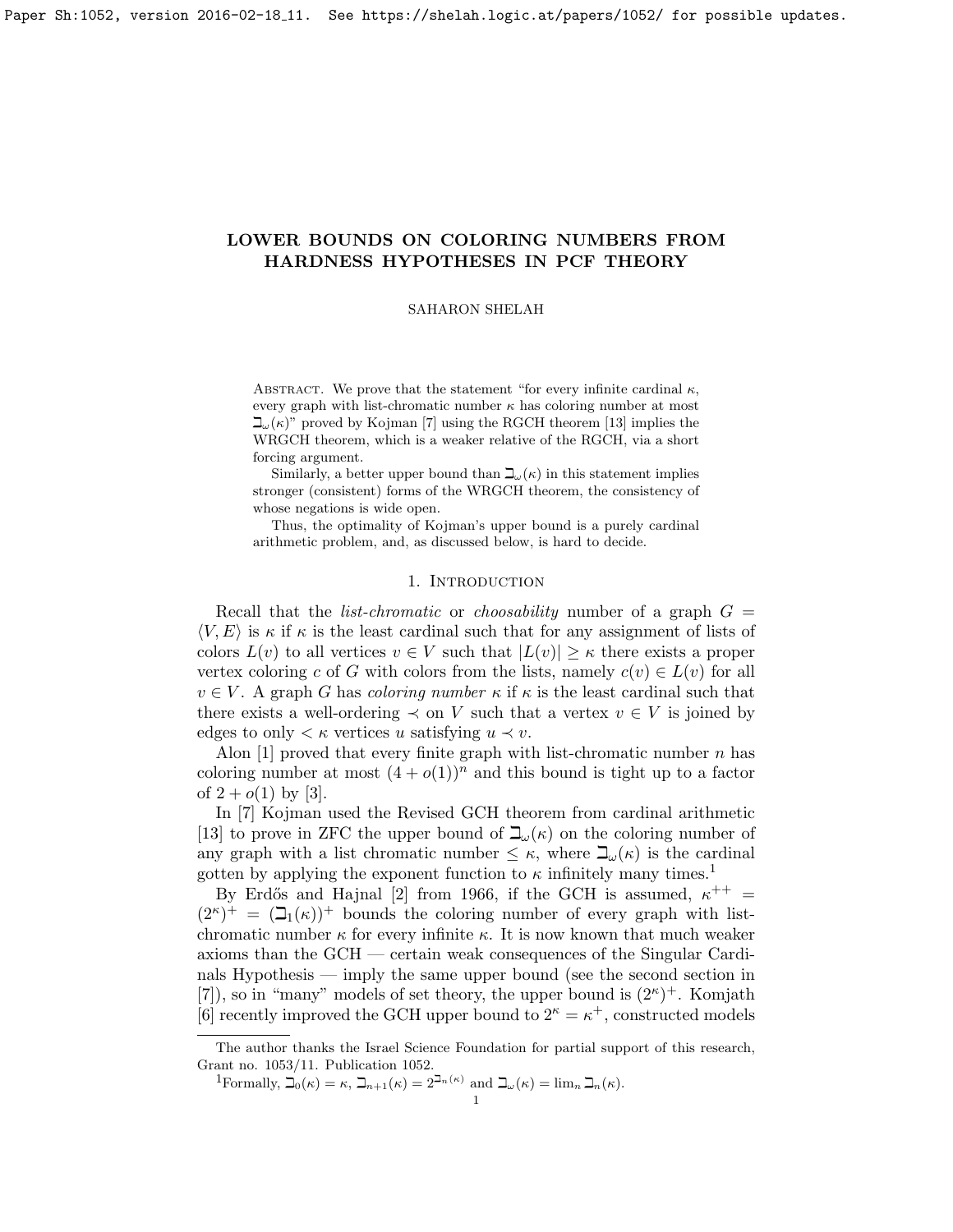of the GCH in which  $\chi_{\ell}(G) = \text{Col}(G)$  for every graph with infinite  $\chi_{\ell}(G)$ and showed that in MA models  $2^{\kappa}$  is required.

The sharp contrast between the single exponent in the bound for the finite case, or in the bound for the infinite case in the presence of mild cardinal arithmetic axioms, and the infinite tower of exponents in the ZFC bound, led Kojman to ask whether the upper bound  $\mathbb{L}(\kappa)$  could be lowered in ZFC. He also asked whether the use of the RGCH in proving his  $\mathbb{Z}_{\omega}$  bound was necessary.

We prove here that:

- (1) Kojman's  $\beth_{\omega}$  upper bound implies the so called Weak Revised GCH theorem (WRGCH) in pcf theory.
- (2) better upper bounds imply open strengthenings of the WRGCH theorem.

All implications above are via standard forcing arguments.

Thus, improving Kojman's upper bound on the coloring number of a graph in terms of its list-chromatic number will be at least as hard as improving the WRGCH theorem. In particular, a better upper bound cannot be gotten with only graph-theoretic arguments.

Note that consistency results in pcf are hard; only recently Gitik [\[4\]](#page-13-6) succeed to make a remarkable advance: for a countable set a of regular cardinals,  $\text{pcf}(\mathfrak{a})$  may be uncountable. Grand as it is, this is a far cry from what is needed to show that the WRGCH cannot be improved. If, however, all relevant strengthenings of the WRGCH are indeed not provable in ZFC, then Kojman's  $\mathbb{L}_{\omega}$  bound is optimal (a more detailed discussion of this is given below).

We thank Menachem Kojman for asking us the questions and for reading two earlier versions of this proof and the present one.

## 1.1. Description of the reduction.

Definition 1.1. The Weak Revised GCH theorem, WRGCH, is the statement that for every strong limit cardinal  $\mu > \aleph_0$ , e.g.  $\beth_\omega$ , and  $\lambda > \mu$ , for some  $\kappa < \mu$  there is no sequence  $\lambda = \langle \lambda_i : i < \mu \rangle$  of finite sequences of regular cardinals in  $(\mu, \lambda)$  such that  $J_{\langle \lambda \rangle}(\overline{\lambda}) \subseteq [\mu]^{<\kappa}$ .

Here, the pcf operator is extended to sets  $\boldsymbol{\alpha}$  of finite sets (as above, we identify a finite sequence of cardinals with its range) by letting  $\text{pcf}(\mathfrak{a})$  be interpreted as pcf( $\bigcup$   $\mathfrak{a}$ ) and similarly  $J_\lambda(\mathfrak{a})$  stands for  $\{\mathfrak{b} : \mathfrak{b} \subseteq \mathfrak{a} \,\&\, \max \mathrm{pcf} (\mathfrak{b}) < 0\}$  $\lambda$ .

The WRGCH is a straightforward consequence of the Revised GCH theorem [\[13\]](#page-13-1).

Now consider, for a natural number  $m \leq 1$ , the following two closely related statements (even equivalent, see below) with parameter  $m$ , which are stronger than the WRGCH: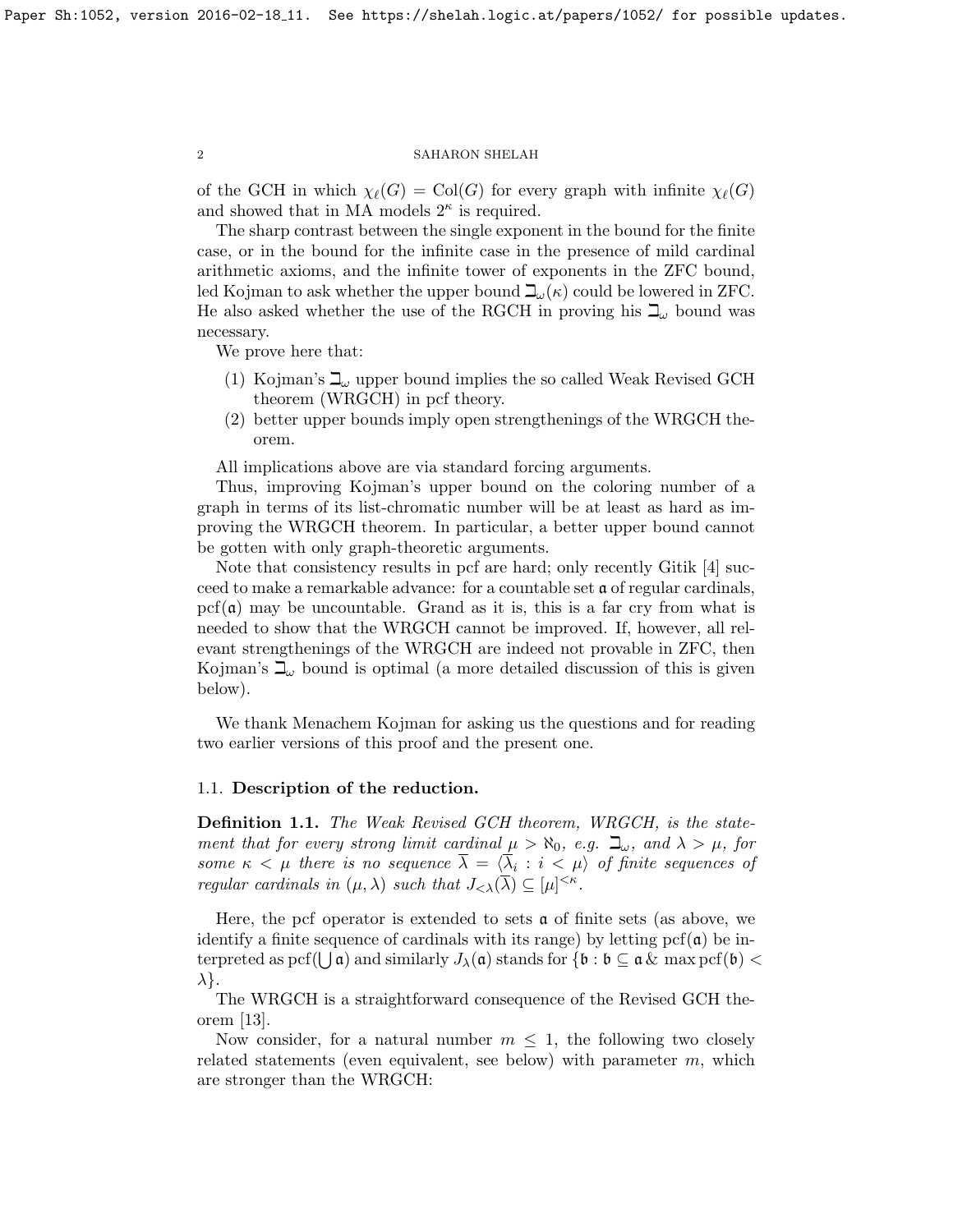- $\oplus_m^1$  there are no cardinal  $\kappa$  and set  $\mathfrak{a}$  of  $\mathfrak{I}_m(\kappa)$  many finite sequences of regular cardinals, each larger than  $\mathcal{L}_m(\kappa)$ , such that  $J_{\langle \text{supp}(\mathfrak{a})}[\mathfrak{a}] \subseteq$  $[a]^{<\kappa}$ , i.e.  $\mathfrak{b} \in [a]^{\kappa}$  implies that  $\max \mathrm{pcf}(\mathfrak{b}) \geq \sup(a)$ .
- $\oplus_m^2$  there are no cardinals  $\kappa$  and  $\Upsilon$  satisfying  $\partial := \beth_m(\kappa) \leq \Upsilon$  and a family of sets  $A \subseteq [\Upsilon]^\partial$  such that  $|A \cap B| < \kappa$  for all distinct  $A, B \in \mathcal{A}$  and  $|\mathcal{A}| > \Upsilon$

The status of the statements above is as follows. If  $m \leq n$  then  $\bigoplus_{m=1}^{n}$ implies  $\oplus_n^i$  for  $i \in \{1,2\}$ . All  $\oplus_m^i$  hold in models of the GCH or even of just the strong hypothesis (see [\[12\]](#page-13-7), §6), so are consistent with the axioms of ZFC.

The question for which m is  $\oplus_m^i$  a theorem of ZFC is wide open, that is, for all  $m \geq 1$ , neither a ZFC proof nor a consistency of the negation is known at the moment. The WRGCH, however, is a theorem of ZFC, as it follows trivially from the RGCH theorem.

Lowering  $\beth_\omega(\kappa)$  in Kojman's upper bound to  $\beth_n(\kappa)$  for some  $n < \omega$ is at least as hard as proving the equivalent statements  $\oplus_m^1$  and  $\oplus_m^2$  for  $m = 2n + 1$ . The reason for this is that if the configuration that is forbidden by e.g.  $\oplus_m^2$  does exists in some model V of ZFC then in some forcing extension of **V** there is a graph with list-chromatic number  $\theta$  and coloring number  $\sum_n(\theta)$ , for some  $\theta > \kappa$ . The relation  $m = 2n + 1$  can probably be tightened, but we made no effort to do so.

Also, if it is assumed to the contrary that the configuration that is forbidden by the WRGCH does exists in some universe  $V$  of set-theory, then in some forcing extension  $V^{\mathbb{P}}$  of V there is a graph with list-chromatic number  $\lt \kappa$  and coloring number  $\gt \mathbb{L}_{\omega}(\kappa)$ , contrary to the  $\mathbb{L}_{\omega}$  upper bound. Thus, the  $\mathbb{L}_{\omega}$  graph-theoretic bound implies the WRGCH.

We discuss next the pcf-theoretic statements and explain further their connection to upper bounds on coloring numbers.

Let  $\kappa \leq \partial < \Upsilon < \lambda = \text{cf}(\lambda)$  be cardinals. Consider the statement:

 $(st)_{\kappa,\partial,\Upsilon,\lambda}^1$  there is a  $\mathcal{A} \subseteq [\Upsilon]^\partial$  of cardinality  $\lambda$  such that if  $A_1 \neq A_2$  belong to A then  $|A_1 \cap A_2| < \kappa$ .

We agree that if  $\lambda = \Upsilon^+$  we may omit it and if  $\mu = \Upsilon$ ,  $\lambda = \chi^+ = \mu^+$  then we also may omit them, so the typical case  $(st)_{\kappa,\mu}^1$  is the existence of a family  $\mathcal{A} \subseteq [\mu]^{\mu}$  of cardinality  $\mu^{+}$  which is a  $\kappa$ -family, that is, the intersection of any two distinct members of  $A$  has cardinality  $\lt \kappa$ .

Why is using  $(st)_{\kappa,\mu}^1$  reasonable when  $\mathcal{L}_m(\kappa) \leq \mu < \mathcal{L}_{m+1}(\kappa)$ ? The history of this question is rich. In particular, Baumgartner got by forcing, without using large cardinals, the consistency of  $(st)_{\kappa,\mu}^1$  with  $\kappa = \kappa^{\leq \kappa} < \mu < 2^{\kappa}$ , so here  $m = 0$ .

We are, however, interested in the cases  $m \geq 1$ , which are closely related to pcf problems.

Consider the pcf statement,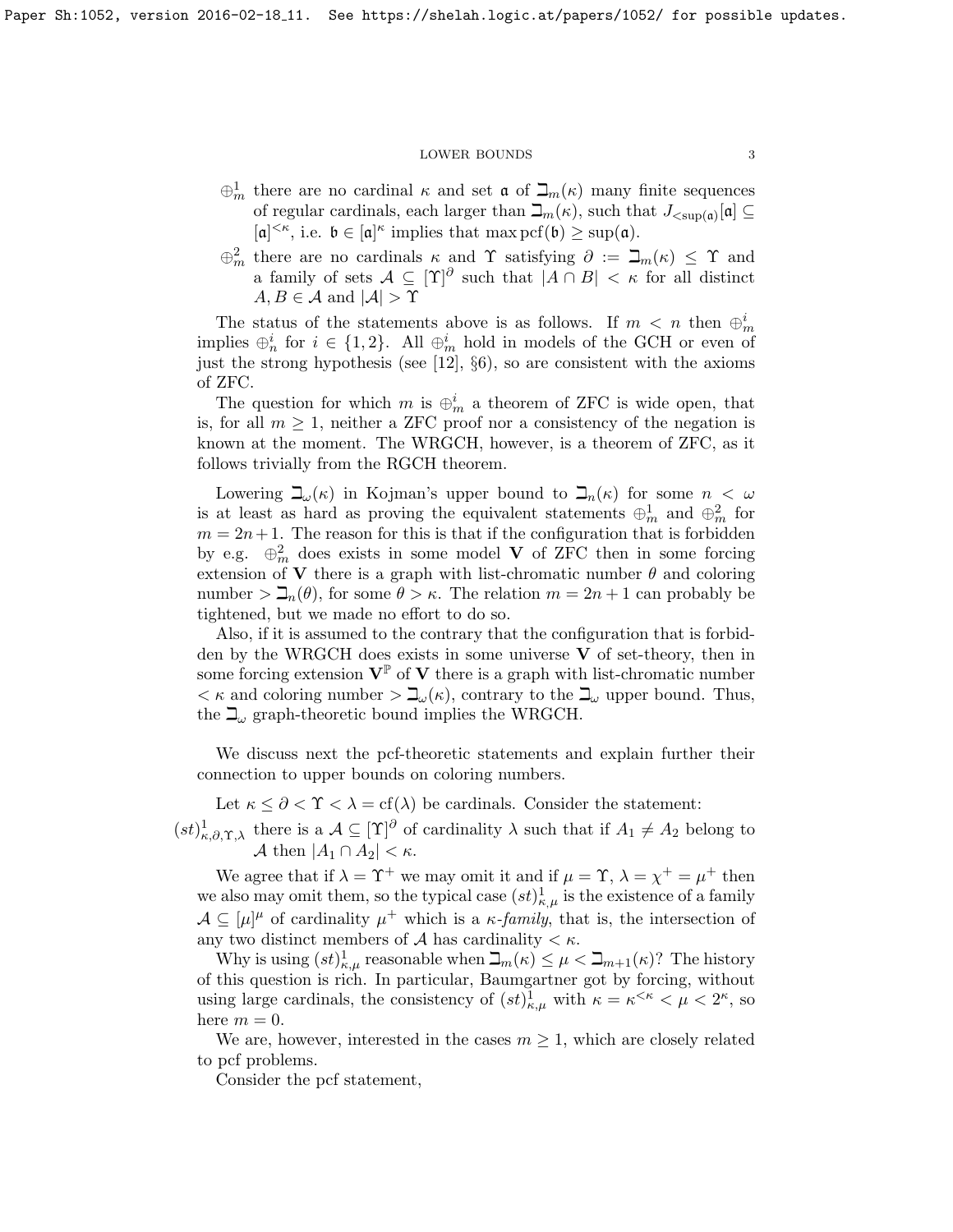$(*)_{\kappa,\mu,\chi,\lambda}^2$   $\kappa < \mu < \chi < \lambda = \text{cf}(\lambda)$  and there is a sequence  $\bar{\mathfrak{a}} = \langle \mathfrak{a}_i : i < \mu \rangle$  of finite sets of regular cardinals with each  $a_i \subseteq (\mu, \chi)$  and such that  $\lambda = \max \mathrm{pcf}(\bigcup_i \mathfrak{a}_i)$  and  $J_{\lt \lambda}[\overline{\mathfrak{a}}] = \{u \subseteq \mu : \mathrm{pcf}(\bigcup_{i \in u} \mathfrak{a}_i) \subseteq \lambda\}$  (so really  $\chi \gg \mu$ . The main case, and the one we shall deal with, for transparency, is  $\lambda = \chi^+$ .)

Why  $(st)_{\kappa,\mu,\chi,\lambda}^1$  and  $(*)_{\kappa,\mu,\chi,\lambda}^2$  are related to each other and to graph colorings?

(\*)<sub>0</sub> if  $\mathcal{A} \subseteq [\chi]^{\mu}$  has cardinality >  $\chi$ , and is a  $\kappa$ -family,  $\kappa \leq \mu \leq \chi$  then the natural bi-partite graph associated to  $A$  and denoted  $G_A$ , (see definition [2.4](#page-0-1) below) has coloring number  $\geq \chi^+$ .

So finding such A with small list-chromatic number, say  $\kappa$ , with  $\Box_n(\kappa) \leq$  $\lambda = \chi^+$ , will give consistent lower bounds, which is the purpose of this note. The main point here is that the list-chromatic number of such graphs can be lowered by applying the internal forcing axiom from  $[14]$  (see also  $[18]$ ), a natural generalization of MA.

Observe that

- $(*)_1$  For  $\ell = 1, 2,$
- (a) if  $(st)_{\kappa_1,\mu_1,\chi}^{\ell}$  and  $\kappa_1 \leq \kappa_2 \leq \mu_2 \leq \mu_1$  then  $(*)_{\kappa_2,\mu_2,\chi}^{\ell}$ .
- (b) if  $(st)_{\kappa_1,\partial_1,\Upsilon_1,\lambda_1}^{\ell}$  and  $\kappa_1 \leq \kappa_2 < \mu_2 \leq \mu_1$  and  $\Upsilon_1 \leq \Upsilon_2 < \lambda_2 \leq \lambda_1$ then  $(\mathrm{st})^{\ell}_{\kappa_2,\partial_2\Upsilon_2,\lambda_2}.$
- $(*)_2$  For  $\ell = 1, 2,$ 
	- (a)  $(st)^2_{\kappa,\partial,\Upsilon}$  implies  $(st)^1_{\kappa,\partial,\Upsilon}$  and  $(st)^2_{\kappa,\partial,\Upsilon,\lambda}$  implies  $(st)^1_{\kappa,\partial,\Upsilon,\lambda}$ .
	- (b) If  $(st)_{\kappa,\partial,\Upsilon}^{\ell}$  and  $\Upsilon = \Upsilon_1^+, \mu_1 = \min\{\partial,\Upsilon_1\} \geq \kappa$  (so  $\ell = 1 \wedge \partial =$  $\Upsilon \Rightarrow \partial_1 = \partial$  then  $(\mathrm{st})^{\ell}_{\kappa, \partial_1, \Upsilon_1}$ .
	- (c) If  $(st)_{\mu\kappa,\partial\Upsilon,\lambda}^{\ell}$  and  $\partial < \Upsilon$  and  $\Upsilon$  is a limit cardinal of cofinality  $\neq cf(\partial)$  and  $\neq cf(\lambda)$  then for every large enough  $\Upsilon_1 < \Upsilon$  we have  $(\mathrm{st})_{\kappa,\partial,\Upsilon_1,\lambda}^{\ell}.$

Also

(\*)<sub>3</sub> If  $\partial^{\leq\kappa} < \lambda = cf(\lambda), \kappa = cf(\kappa) > \aleph_0$  and  $(st)_{\kappa,\partial,\Upsilon,\lambda}^1$  then  $(st)_{\kappa,\partial,\Upsilon,\lambda}^2$ .

Why? By [\[11\]](#page-13-10), 6.1 with  $\lambda, \Upsilon, \partial, \kappa^*$  here substituting  $\partial^*, \partial, \kappa, \sigma$  there. Similarly, by Theorem 6.2 in [\[11\]](#page-13-10) we have  $\bigoplus_m^1 \iff \bigoplus_m^2$  for all  $m \ge 1$ .

Let

$$
(*)_{\kappa,\mu}^{0,n} \mu \in (\mathbb{Z}_n(\kappa), \mathbb{Z}_{n+1}(\kappa)).
$$

So the problem with the consistency of  $(st)_{\kappa,\mu,\Upsilon}^1+(st)_{\kappa,\partial}^{0,n}$  is having  $(st)_{\kappa,\partial,\Upsilon}^2+$  $(\mathrm{st})_{\kappa,\partial}^{0,n}.$ 

We may note that clause (b) is justified by the RGCH and  $\lambda = cf(\lambda)$  is usually natural.

An example, then, of how this note clarifies the question of whether the upper bound of  $\beth_\omega(\kappa)$  is tight is:

<span id="page-3-0"></span>**Conclusion 1.2.** We have  $(A) \iff (B) \iff (C)$  where: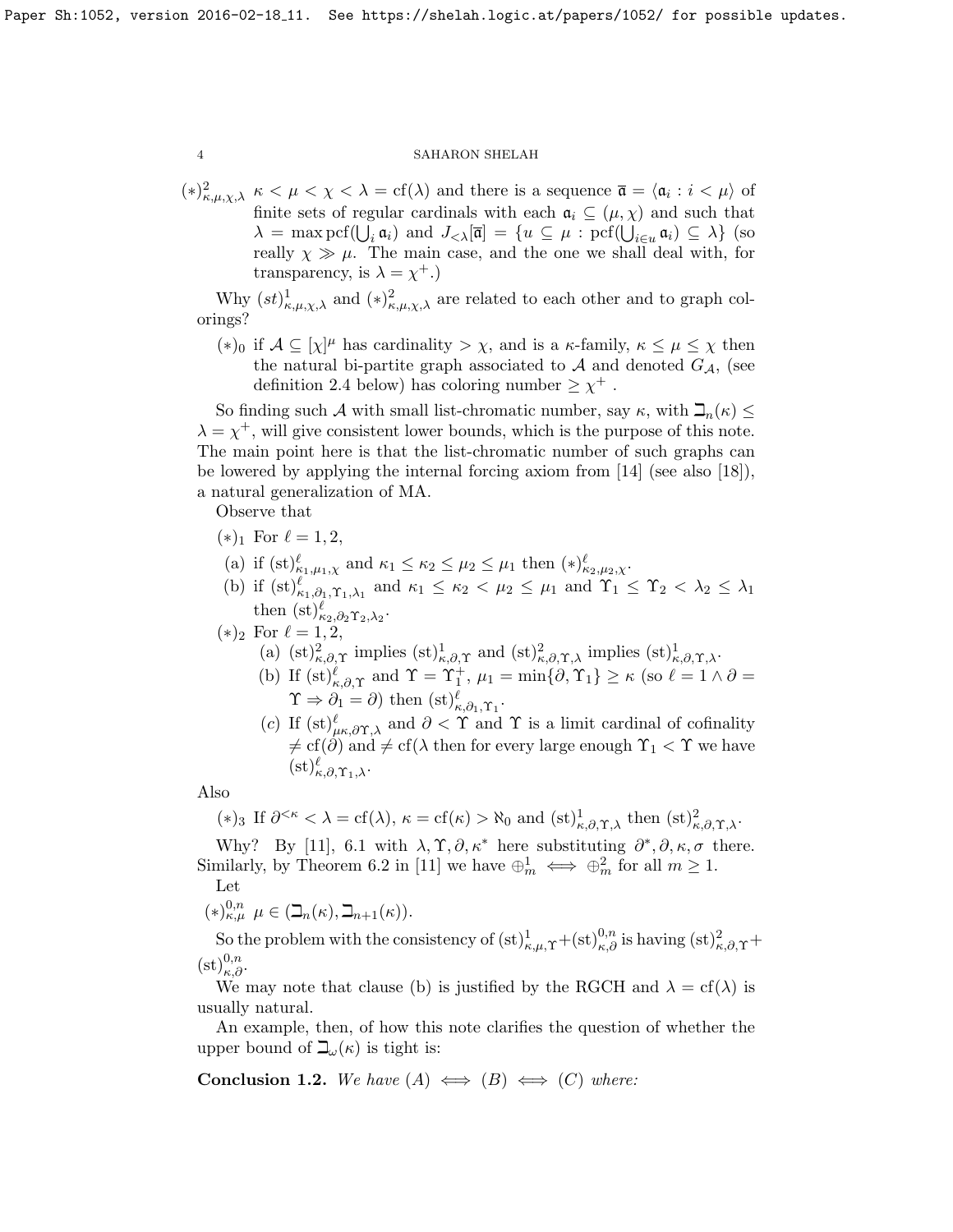- (A) For every n in some forcing extension of V there are  $\kappa$ ,  $\partial = \mathcal{L}_n(\kappa)$ ,  $\Upsilon > \partial$  and a  $\kappa$ -family  $\mathcal{A} \subseteq [\Upsilon]^\partial$  of cardinality  $> \Upsilon$ .
- (B) For every n in some forcing extension of V there are  $\kappa$ ,  $\partial = \mathbb{I}_n(\kappa)$ and a set  $\mathfrak a$  of  $\partial$  finite sets of regular cardinals  $\partial$  such that  $J_{\langle \sup(\mathfrak a)[\mathfrak a]\rangle}[\mathfrak a] \subseteq$  $[a]^{<\kappa}, i.e. \mathfrak{b} \in [a]^{\kappa}$  implies that  $\max \mathrm{pcf(b)} \geq \sup(a).$
- (C) For every n in some forcing extension of V there are  $\kappa$ ,  $\partial = = \mathcal{I}_n(\kappa)$ and a graph G with list-chromatic number  $\kappa$  and coloring number  $> \partial$ .

*Proof of [1.2.](#page-3-0)* (A)  $\implies$  (B) follows from [\[11\]](#page-13-10), 6.1 (and (B)  $\implies$  (A) is obvious by  $(*)_2$  above).

 $(A) \implies (C)$  is done in Theorem 2.1 below, where we start letting  $\theta = 2^{\kappa}$ , or, if  $\kappa$  is regular, also  $\theta = 2^{<\kappa}$  suffices to get the assumptions of 2.1. For every  $n, (A)_n \iff (B)_n$  and  $(A)_{2n+2} \Rightarrow (B_n) \Rightarrow (C)_n$ .

To prove  $(C) \implies (B)$  it suffices to note, (use  $\theta = \theta^{<\theta}$ ) that  $(a)_{\lambda,\theta,\kappa} \Rightarrow$  $(b)_{\lambda,\theta,\kappa}$  in Claim [2.13.](#page-12-0) See [\[8\]](#page-13-11) and use the proof of compactness in singulars [\[10\]](#page-13-12) and [\[15\]](#page-13-13), Section 2.

In conclusion, the upper bound  $\mathcal{L}_{\psi}(\kappa)$  cannot be lowered without making substantial progress in pcf theory. If, on the other hand, the negations of  $\oplus_m^2$  are consistent for all m, then Kojman's  $\beth_\omega(\kappa)$  upper bound is optimal.

1.2. Should we expect consistency or better pcf theorems? Let us mention first the known consistency results. Only quite recently Gitik [\[4\]](#page-13-6) succeeded to prove, from the consistency of large cardinal axioms, the consistency of a countable set of regular cardinals  $\alpha$  with pcf( $\alpha$ ) uncountable, but really just  $|{\rm pcf}(\mathfrak{a})| = \aleph_1$ . In particular he got  $(st)_{\aleph_0,\aleph_1,\mu}^2$ . While a great achievement, this is still very distant from what we need.

For  $\kappa > \aleph_0$  there are no known consistency results. After the RGCH was proved in the early nineties much effort (at least by the present author) was made to lower  $\mathbb{I}_{\omega}$  — so far without any success. However in some other directions there were advances ([\[16,](#page-13-14) [17,](#page-13-15) [5\]](#page-13-16)).

So do we expect consistency or ZFC results? Wishful thinking, or, if you prefer, the belief that "set theory behaves in an interesting way" suggests that the answer to "for which m the statement  $\oplus_m^1$  holds in ZFC" should turn out to be somewhere in the middle, e.g.  $m = 4$  (or  $m = 957$ , for that matter). More seriously, the situation is wide open. Perhaps, as on the one hand the ZFC  $\beth_\omega(\kappa)$  gap has not changed for a long time now, while on the other hand there has been a recent breakthrough in consistency, there is some sense in viewing consistency as more likely.

# 2. Proofs

**Theorem 2.1.** Suppose that  $\kappa < \theta = \theta^{< \kappa}$ ,  $\Upsilon > \partial = \beth_{2\ell+1}(\theta)$  and there a κ-family  $A \subseteq [T]^{\partial}$  of size  $\Upsilon^+$  Then in some forcing extension there is a graph G with list-chromatic number  $\theta$  and coloring number  $\geq \mathfrak{I}_{\ell}(\theta)$ .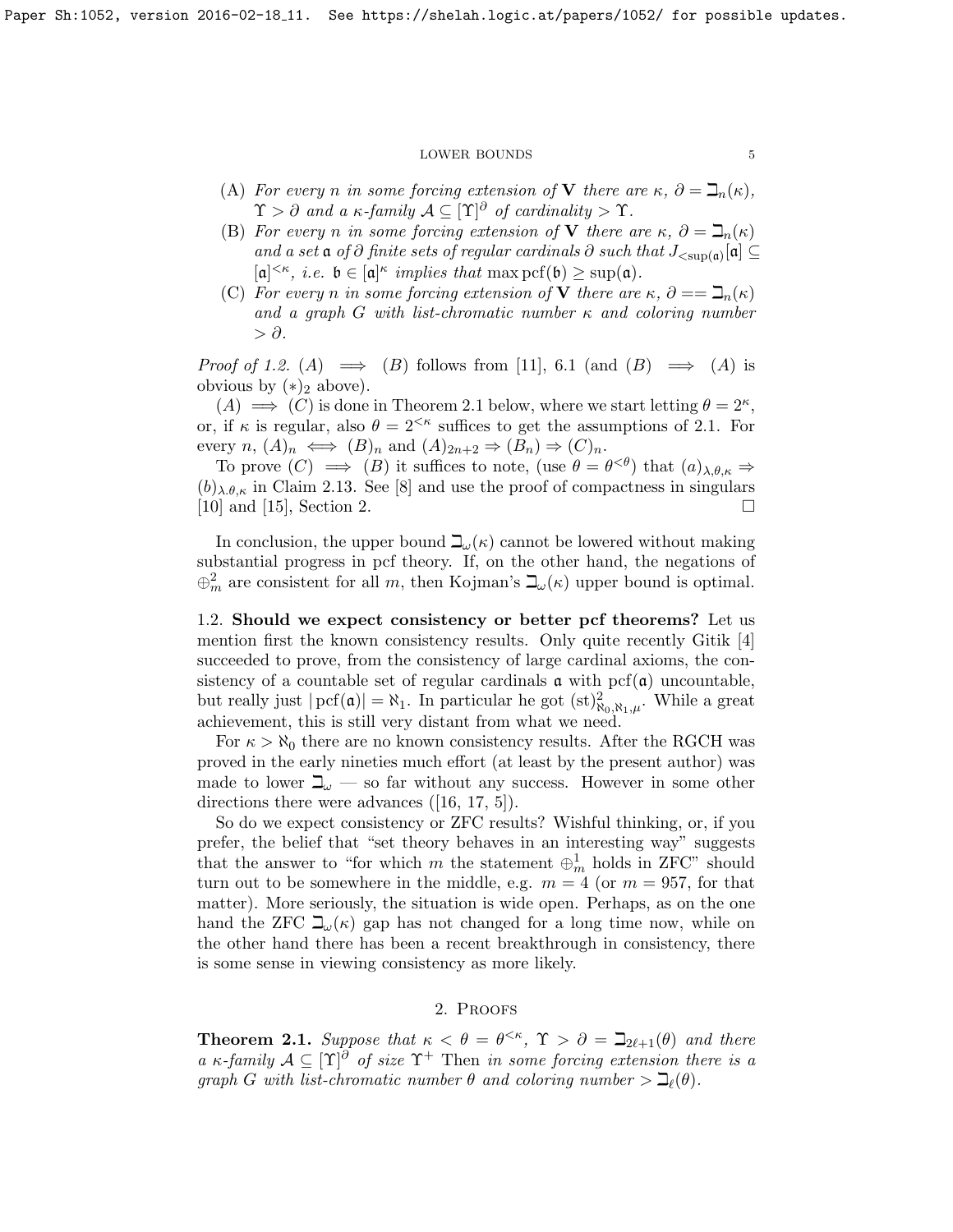As promised in the introduction, we may prove a weak version of the RGCH theorem from a bound on list-chromatic number.

**Theorem 2.2.** Suppose that  $\kappa < \theta = \theta^{<\kappa}$ ,  $\Upsilon > \partial > \beth_\omega(\theta)$  and there is a  $\kappa$ -family  $\mathcal{A} \subseteq [\Upsilon]^{\partial}$  of size  $\partial^{+}$ . Then in some forcing extension there is a graph G with list-chromatic number  $\theta$  and coloring number  $\geq \partial > \mathcal{L}_{\omega}(\theta)$ .

**Convention:** For this section we fix  $\aleph_0 \leq \kappa < \theta$ .

We shall need the following definition from [\[14\]](#page-13-8) p. 5. (See also [\[18\]](#page-13-9) for more on this and other forcing axioms). We recall one implication from 2.4 below: if A is as in 2.1 then  $G_{\mathcal{A}}$ , define in 2.4, has coloring number >  $\partial$ .

<span id="page-5-1"></span>**Definition 2.3.** A forcing notion  $\mathbb P$  satisfies  $*_\mu^\omega$  where  $\aleph_0 < \mu = \text{cf}(\mu)$  if Player I (the "completeness" player) has a winning strategy in the following *game in*  $\omega$  *moves:* 

At step k: If  $k \neq 0$  then Player I chooses  $\langle p_{1,\alpha}^k : \alpha < \mu^+ \rangle$  with  $p_{1,\alpha}^k \in \mathbb{P}$ such that for all  $\xi < \zeta$  and for club-many  $\alpha < \mu^+$  in  $S_{\mu}^{\mu^+}$ ,  $p_{2,\alpha}^{k-1} \leq p_{1,\alpha}^k$ , and also chooses a function  $f_k : \mu^+ \to \mu^+$  which is regressive on a club of  $\mu^+$ . If  $k = 0$  Player I chooses  $p_{1,\alpha i}^0 = \emptyset_{\mathbb{P}}$  and  $f^0$  as the identically 0 function on  $\mu^+$ .

Player II chooses  $\langle p_{2,i}^k : i < \mu^+ \rangle$  such that for club many  $\alpha < \mu^+$  in  $S_{\mu}^{\mu^+}$ it holds that  $p_{1,\alpha}^k \leq p_{2,\alpha}^k$ .

Player I wins play of if there is a club  $E \subseteq \mu^+$  such that for all  $\alpha < \beta$  in  $E \cap S_{\mu}^{\mu^+}$ , if  $f_k(\alpha) = f_k(\beta)$  for all  $k < \omega$  then there is an upper bound in  $\mathbb P$ to the set  ${p_{1,\alpha}^k : k < \omega} \cup {p_{2,\beta}^k : k < \omega}.$ 

- **Definition 2.4.** (1) A is a  $\kappa$ -family of sets when  $|A \cap B| < \kappa$  for all distinct  $A, B \in \mathcal{A}$  and is a  $(\theta, \kappa)$ -family if in addition,  $|A| \geq \theta$  for all  $A \in \mathcal{A}$  and, for notational transparency,  $A \cap \bigcup \mathcal{A} = \emptyset$ .
	- (2) Suppose A is a  $\kappa$ -family of sets. We define the (bipartite) graph  $G_{\mathcal{A}}$ . Its set of vertices is  $V_A = A \cup \bigcup A$ . We denote  $\bigcup A$  by  $pt(A)$ . The edge set  $E_A$  is  $\{\{v, A\} : v \in A \in \mathcal{A}\}\$ . When A is fixed or clear from context, we refer to  $G_A$  as  $\langle V, E \rangle$ .

<span id="page-5-0"></span>**Definition 2.5.** For a  $(\theta, \kappa)$ -family A, a set  $Y \subseteq G_{\mathcal{A}}$  is closed (pedantically, A-closed, but the identity of  $A$  is clear from the context) if:

- (a)  $A \neq B \in Y \cap A \Rightarrow A \cap B \subseteq Y$ .
- (b) If  $A \in \mathcal{A}$  and  $|A \cap Y| \geq \kappa$  then  $A \in Y$ .

A sub-graph  $G'$  of  $G_A$  is closed if its set of vertices is closed.

**Claim 2.6.** If A is a  $(\theta, \kappa)$ -family and  $\lambda^{\kappa} = \lambda \geq \theta$  then every sub-graph of  $G_{\mathcal{A}}$  of size  $\lambda$  is contained in a closed sub-graph of the same size. Moreover, if  $Y_1 \subseteq G$  is closed and  $X \subseteq Y_1$  is of size  $\lambda$ , then there is a closed  $Y \subseteq Y_1$ of cardinality  $\lambda$  such that  $X \subseteq Y$ .

Remark: instead of  $\lambda^k = \lambda$  it suffices that  $\mathcal{D}(\lambda, \kappa) = \lambda$ , where  $\mathcal{D}(\lambda, \kappa) =$ cf( $[\lambda]^{\kappa}, \supseteq$ ), (see [\[7\]](#page-13-0)).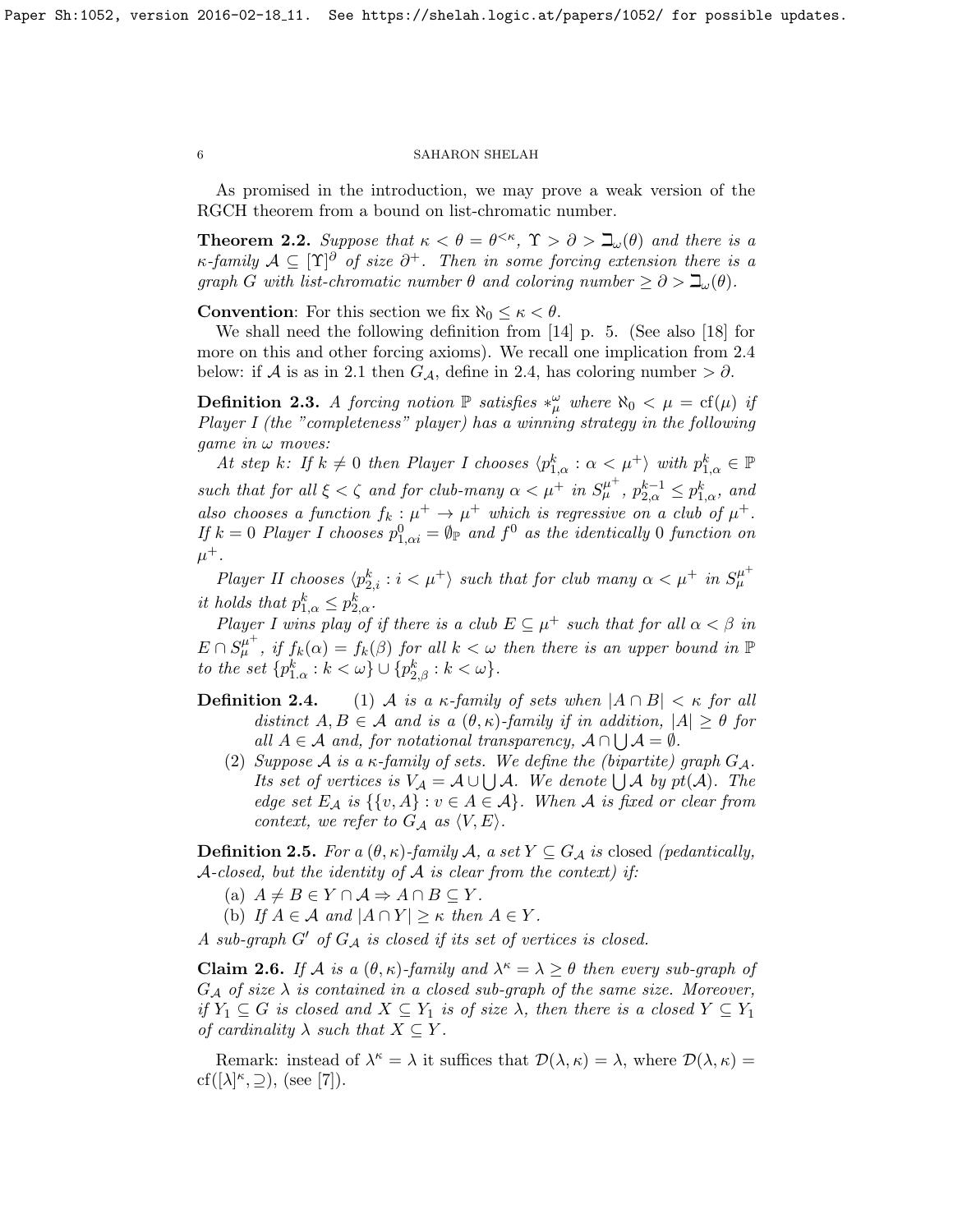**Definition 2.7.** Suppose  $\theta > \kappa$  and  $\mu$  are cardinals and  $|\alpha|^{\kappa} < \mu$  for all  $\alpha < \mu$ . We say that  $Pr_{\theta,\kappa}(\mu)$  holds when for every  $(\theta,\kappa)$ -family A and every [closed]  $Y \subseteq G_{\mathcal{A}}$  of cardinality  $|Y| < \mu$  the list chromatic number of Y is at most  $\theta$ ; that is, for every assignments of lists  $L(v)$  to vertices in  $G_A$  such that  $|L(v)| \geq \theta$  there is a valid coloring  $c \in \prod_v L(v)$ .

<span id="page-6-0"></span>**Claim 2.8.** Assume that A is a  $(\theta, \kappa)$ -family,  $Y \subseteq G_{\mathcal{A}}$  is closed,  $cf(\delta) \neq$ cf(κ),  $\delta <$  cf(μ) and  $Z_i \in [Y]^{<\mu}$  is increasing with  $i < \delta$ . If each  $Z_i$  is  $\mathcal{A}\text{-closed}$  then  $Z := \bigcup_{i < \delta} Z_i$  is  $\mathcal{A}\text{-closed}$ .

*Proof.* First, if  $A \neq B \in \mathbb{Z} \cap \mathcal{A}$  then for some  $i < \delta$  it holds that  $A, B \in \mathbb{Z}_i$ , but  $Z_i$  is A-closed hence  $A \cap B \subseteq Z_i \subseteq Z$  as required (in [2.5\(](#page-5-0)a)). Second, if  $A \in \mathcal{A}$  satisfies that  $|A \cap Z| \geq \kappa$  then (because  $cf(\delta) \neq cf(\kappa)$ ) for some  $i < \delta$ it holds that  $|A \cap Z_i| \ge \kappa$  and as  $Z_i$  is closed,  $A \in Z_i \subseteq Z$ .

<span id="page-6-1"></span>**Lemma 2.9** (Step-up Lemma). Suppose that  $\lambda > \mu = \mu^{1/2} > \kappa$  and  $\theta > \kappa$ . Assume that

- (a) The internal forcing axiom for posets that satisfy  $*_{\mu}^{\omega}$  (see Def [2.3\)](#page-5-1) holds for  $\langle \lambda \rangle$  dense sets.
- (b)  $(\forall \alpha < \mu)(|\alpha|^{\kappa} < \mu).$
- (c)  $(\forall \alpha < \lambda)(|\alpha|^{\kappa} < \lambda)$
- (d)  $Pr_{\theta,\kappa}(\mu)$  holds.

Then  $Pr_{\theta,\kappa}(\lambda)$ .

Proof. Suppose

 $(*)_1$  A is a  $(\theta, \kappa)$ -family and  $Y_* \subseteq G_{\mathcal{A}}$  is closed,  $|Y_*| < \lambda$  and  $L(v)$  such that  $|L(v)| = \theta$  is given for all  $v \in Y_*$ .

We need to prove the existence of a valid coloring c of G such that  $c(v) \in$  $L(v)$  for all  $v \in Y_*$ .

Let P be the following poset:  $q \in \mathbb{P}$  iff q is a partial valid coloring for the given lists and dom  $(q) \subseteq Y_* \subseteq G_{\mathcal{A}}$  is closed of cardinality  $\lt \mu$ . A condition q is stronger than a condition p,  $q \geq p$ , iff  $p \subseteq q$ .

 $(*)_2 \nightharpoonup$  is a forcing notion.

(\*)<sub>3</sub> (Density) if *p* ∈  $\mathbb P$  and *Z* ⊆ *Y*<sub>\*</sub> satisfies  $|Z|$  < *μ* then there is *q* ≥ *p* such that  $Z \subseteq \text{dom}(q)$ .

Proof of  $(*)_3$ : By possibly increasing Z, we may assume that Z is closed in  $Y_*$  and that dom  $(p) \subseteq Z$ . As dom  $(p)$  is closed, for all  $A \in \mathcal{A} \cap Z \setminus$  dom  $(p)$ it holds that  $|A \cap \text{dom}(p)| < \kappa$ . For  $A \in \mathcal{A} \cap Z \setminus \text{dom}(p)$  let  $L'(A) =$  $L(A) \setminus \{p(v) : v \in A \cap \text{dom}(p)\}.$  As  $|A \cap \text{dom}(p)| < \kappa < \theta$  it holds that  $|L'(A)| = \theta.$ 

For  $v \in (Z \setminus \text{dom}(p)) \cap pt(\mathcal{A})$  there is at most one  $A \in \text{dom}(p)$  such that  $v \in A$ , because dom  $(p)$  is closed. Let  $L'(v)$  be gotten from  $L(v)$  by subtracting  $\{p(A)\}\$ from  $L(v)$  for that unique A, when A exists. For all  $x \in \text{dom}(p)$  let  $L'(x) = L(x)$ .

By  $Pr_{\theta,\kappa}(\mu)$  there is condition  $p''$  with dom  $(p'') = Z$  such that  $p''(v) \in$  $L'(v)$  for every  $v \in Z$ . Let  $p' = p'' \upharpoonright (Z \setminus \text{dom}(p))$  and let  $q = p \cup p'$ . Now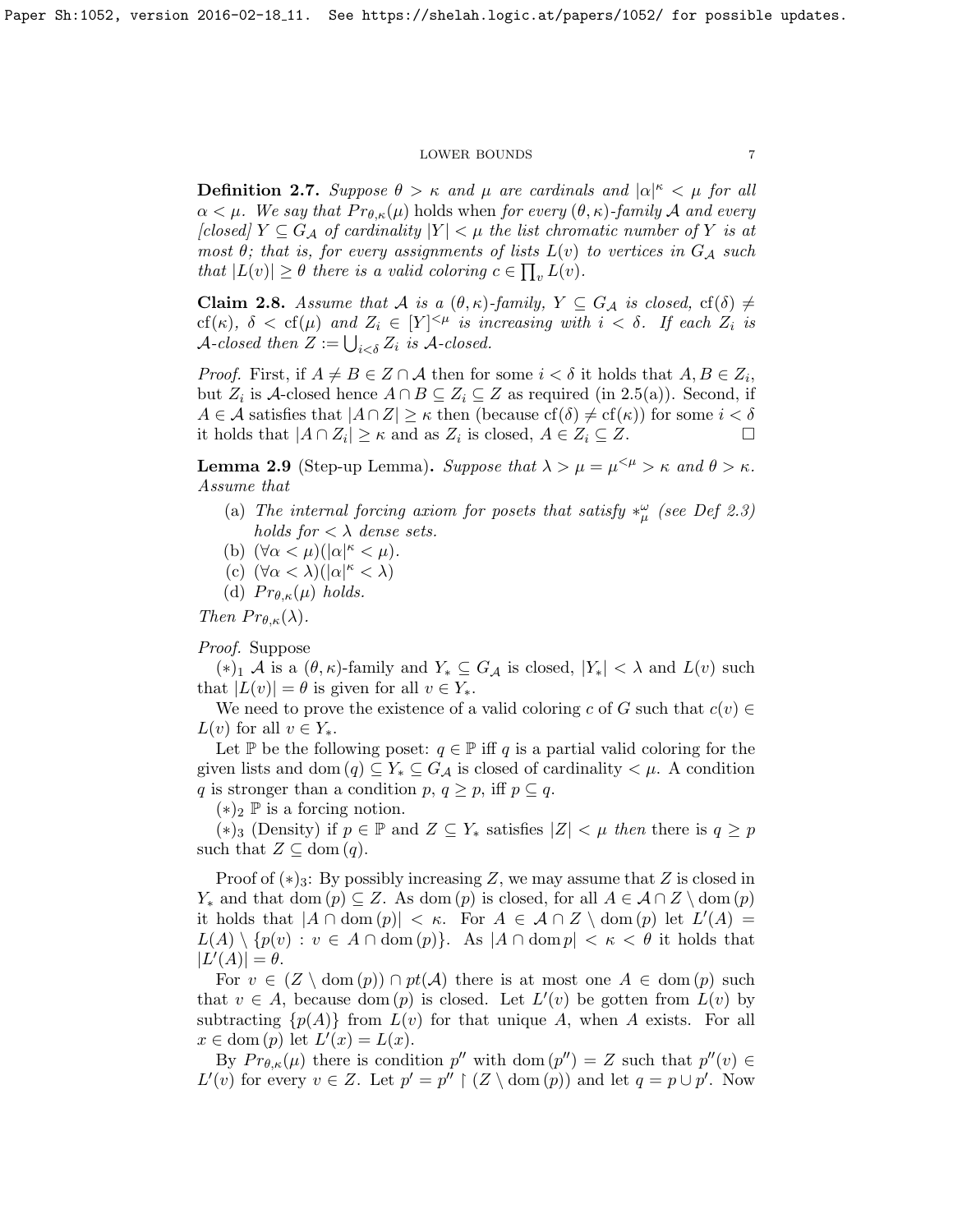we claim that  $q \in \mathbb{P}$ . As  $x \in Z \Rightarrow q(x) \in L'(x) \subseteq L(x)$  for all  $x \in \text{dom}(q)$ , all that needs to be checked is the validity of the coloring  $q$ . Suppose that  $v \in A$  and  $v, A \in \text{dom}(q)$ . First assume that  $v \in \text{dom}(p)$  and  $A \in \text{dom}(p')$ . In this case  $p(v) \neq p'(A)$  because  $p(v) \notin L'(A)$  by the definition of  $L'(A)$ . Another case to check is  $v \in \text{dom}(p')$  and  $A \in \text{dom}(p)$ , which followed from the choice of  $L'(v)$ . The two remaining cases are clear, holds as  $p, p \in \mathbb{P}$ .

(\*)<sub>4</sub> If  $\langle p_i : i < \delta \rangle$  is an increasing sequence of conditions in  $\mathbb{P}$  and  $\delta < \mu$ and  $cf(\delta) \neq cf(\kappa)$  then the union is a condition, and is an upper bound of the sequence.

Proof of  $(*)_4$ : Let  $Y_\delta = \bigcup \{\text{dom } p_i : i < \delta\}$ . Now  $|Y_\delta| < \mu$  as  $\delta < \mu$  by the assumptions, and  $i < \delta \Rightarrow \text{dom}(p_i) \in [Y_*]^{<\mu} \subseteq [G_{\mathcal{A}}]^{<\mu}$  by the definition of P, recalling that  $\mu$  is regular (by  $\mu = \mu^{<\mu}$  from of the claim's assumptions). Since  $cf(\delta) \neq \kappa$ , by [2.8](#page-6-0) it holds that  $p = \bigcup_i p_i$  is a condition.

(\*)<sub>5</sub> If  $\delta < \mu$ ,  $\bar{p} = \langle p_i : i < \delta \rangle$  is increasing in  $\mathbb{P}$  and  $cf(\delta) = cf(\kappa)$  then  $\bar{p}$  has an upper bound in P.

Proof of  $(*)_5$ : Let  $Z \subseteq Y_* \subseteq G_{\mathcal{A}}$  be closed such that  $|Z| < \mu$  and  $Y =$  $\bigcup_{i<\delta}$  dom  $(p_i)\subseteq Z$ . By restricting to a subsequence we may assume that  $\delta = \text{cf}(\kappa)$  and so  $A \in \mathcal{A} \setminus Y \Rightarrow \bigwedge_{i \leq \kappa} (|A \cap \text{dom}(p_i)| < \kappa \Rightarrow |A \cap Y| \leq \kappa$ . Now repeat the proof of  $(*)_3$  with  $p = \bigcup_i p_i$  with the following changes:

- (a) if  $A \in Z \setminus Y$ ,  $A \in \mathcal{A}$ , then  $|A \cap Y| \leq \kappa$  hence  $L'(A) = L(A) \setminus \{p(v) :$  $v \in A \cap Y$  has cardinality  $\theta$  as  $L(A)$  has cardinality  $\theta > \kappa \geq$  $|A \cap Y| \geq |\{p(v) : v \in A \cap Y\}|.$
- (b) if  $v \in Z \setminus Y$ ,  $v \in pt(G_{\mathcal{A}})$ , then

$$
i < \kappa \Rightarrow |\{A \in \text{dom}(p_i) \cap \mathcal{A} : v \in A\}| \le 1,
$$

hence

$$
|\{A \in \mathcal{A} \cap Y : v \in A\}| \le 1
$$

and  $L'(v) = L(v) \setminus \{p(A) : A \in Y_\delta \land v \in A\}$  has cardinality  $\theta$ .

Now we can finish as in  $(*)_3$ .

- (\*)<sub>6</sub> { $p^{\ell}$  :  $\ell = 1, 2$  and  $\zeta < \delta$ } has a common upper bound *when*:
	- (a)  $\delta < \kappa^+ \leq \mu$  (we will use  $\delta = \omega < \kappa^+$  when simpler as this us the one we shall use). 2016-02-09 simpler). (b)  $p_{\zeta}^{\ell} \in \mathbb{P}$ (c)  $\zeta < \xi < \delta \Rightarrow p_{\zeta}^{\ell} \leq_{\mathbb{P}} p_{\xi}^{\ell}$ .
		- (d)  $p_{\zeta}^1, p_{\zeta}^2$  are compatible functions for  $\zeta < \delta$ .

Proof of  $(*)_6$ : Let  $p = \bigcup_{\ell, \zeta} p_{\zeta}^{\ell}$ , so p is a function, but not necessarily a condition in P. Let  $Y = \text{dom}(p)$  and  $Z \supseteq Y$  be closed and of cardinality  $\lt \mu$  such that  $Z \subseteq Y_* \subseteq G_{\mathcal{A}}$ .

(A) If  $A \in Z \setminus Y$ ,  $A \in \mathcal{A}$ , and  $\ell \in \{1, 2\}$  then  $\ell \in \{1, 2\} \wedge \zeta < \delta \Rightarrow$  $|A \cap \text{dom}(p^{\ell}_{\zeta})| < \kappa$  so  $\langle |A \cap \text{dom}(p^{\ell}_{\zeta})| : \zeta < \delta \rangle$  is a non-decreasing sequence of sets each of cardinality  $\lt \kappa$  hence  $\leq \kappa$ . So  $|A \cup \bigcup_{\zeta}$  dom  $(p_{\zeta}^{\ell})| \leq \kappa$ , hence  $|A \cap Y| \leq \kappa$ .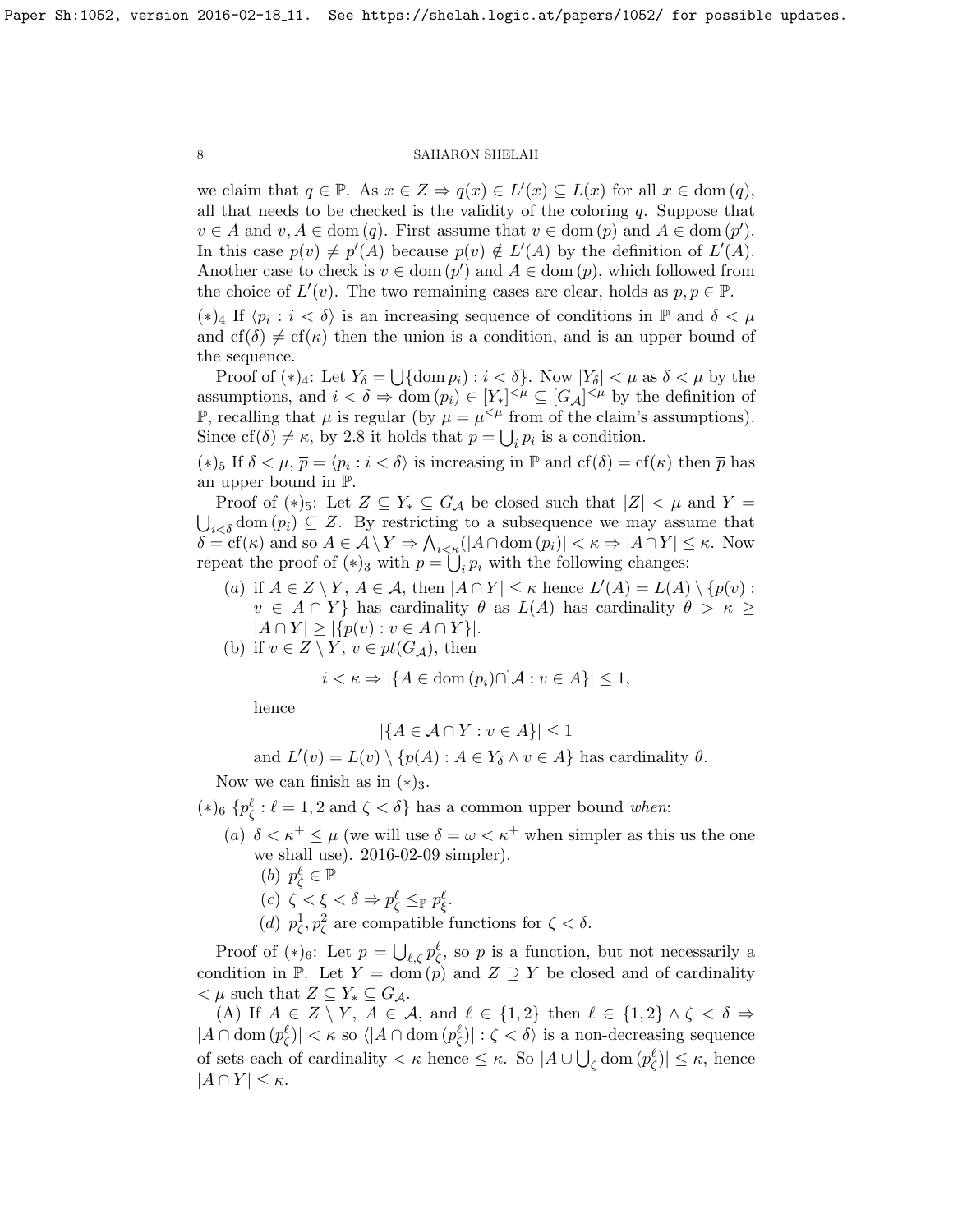(B) If  $v \in Z \setminus Y$ ,  $v \in pt(G_{\mathcal{A}})$ , and  $\ell \in \{1,2\}$  then  $|\{A \in \bigcup_{\zeta} \text{dom}(p_{\zeta}^{\ell}), v \in$  $|A\rangle| \leq 1$  hence  $|\{A \in \mathbb{Z} \setminus A : A \in \mathcal{A}, v \in A\}| \leq 2$ . So all is fine. We continue as in the proof of  $(*)_5$ .

 $(*)_7 \nvert$  is  $\mu$ -complete (by  $(*)_4 + (*)_5$ ).

(\*)<sub>8</sub> The property  $*^{\omega}_{\mu}$  holds for **ℙ**.

The game which defines  $*_\mu^\omega$  lasts  $\omega$  steps and at each step  $k < \omega$  for  $\ell = 1, 2$  a sequence of conditions  $\langle p_{1,\alpha}^k : \alpha < \mu^+ \rangle$ , a club  $E_k \subseteq \mu^+$  and a regressive function  $f_k$  with domain  $\mu^+$  played by the completeness player I (see Def [2.3](#page-5-1) or [\[14\]](#page-13-8) p. 5. See also [\[18\]](#page-13-9) for more on this and related forcing axioms).

This is how player I chooses  $E_k$  and  $f_k$ :  $E_k$  is sufficiently closed;  $f_k$  has domain  $\mu^+$  and is regressive such that:

 $\oplus$  If  $\alpha_1, \alpha_2 \in \text{dom}(f_k) \cap S^{\mu^+}_{\mu} \cap E_k$ ,  $f_k(\alpha_1) = f_{\zeta}(\alpha_2)$  then  $p_{1,\alpha_1}^k$ ,  $p_{1,\alpha_2}^k$  are compatible functions.

This clearly suffices (as the  $\langle (p_{1,\alpha_1}^k, p_{1,\alpha_2}^k) : k < \delta \rangle$  are like  $\langle (p_{\zeta}^1, p_{\zeta}^2)$  in  $(*)_6$ ).

Clearly such a function  $f_k$  exists but we elaborate.

 $(*)_{8.1} f_{\zeta}(\delta)$  codes:

(a) 
$$
a_{\delta}^{k} = \text{dom}(p_{1,\delta}^{k}) \cap (\bigcup_{\alpha < \delta} \text{dom } p_{1,\alpha}^{k}).
$$

- (b)  $p_{1,\delta}^k \restriction a_{\delta}^k$ .
- (c)  $\{p_{1,\delta}^k(v) : v \in \text{dom}(p_{1,\delta}^k) \cap \cap (\mathcal{A}) \text{ and } p_{1,\delta}^k(v) \in \bigcup_{\alpha < \delta} \text{Rang}(p_{1,\alpha}^k) \}$
- (d)  $\{p_{1,\delta}^k(A) : A \in \text{dom}(p_{1,\delta}^k) \cap \mathcal{A} \text{ and } p_{1,\delta}^k(A) \in \bigcup_{\alpha < \delta} \text{Rang}(p_{1,\alpha}^k)\}\$

[What is the point of clauses (c), (d)? Consider  $p_{1,\alpha_1}^k, p_{1,\alpha_2}^k$  with  $\alpha_1 < \alpha_2$ ; maybe there are  $\ell \in \{1,2\}, v \in \text{dom}(p_{1,\alpha_{\ell}}^k) \cap pt(G_{\mathcal{A}}), A \in \text{dom}(p_{1,\alpha_{3-\ell}}^k) \cap \mathcal{A}$ such that  $v \in A$  and  $p_{1,\alpha_{\ell}}^k(v) = p_{1,\alpha_{3-\ell}}^k(A)$ . Those are avoided by those clauses. 2016-02-10 s

So now player I wins as whenever  $\alpha < \beta$  belong to  $S^{\mu^+}_{\mu} \cap \bigcap_k E_k$  and  $\bigwedge_k f_k(\alpha) = f_k(\beta)$ , the set of conditions  $\{p_{1,\alpha}^k : k < \omega\} \cup \{p_{1,\beta}^k : k < \omega\}$  has an upper bound in  $\mathbb{P}$  by  $(*)_6$ .

This proves  $(*)_8$ .

(\*)<sup>9</sup> If  $x \in Y_*$  then  $D_x$  is an open dense subset of  $\mathbb P$  where

 $D_x = \{p \in \mathbb{P} : x \in \text{dom}(p)\}\$ 

[ Why  $(*)_9$  holds? by  $(*)_3$ .]

By the axiom for posets with  $*_\mu^\omega$ , there is a generic filter for  $\mathbb P$  which meets all dense sets  $D_x$  for  $x \in Y$ , where  $p \in D_x$  if  $x \in \text{dom}(p)$ . The union of the generic is a valid coloring from the lists on  $Y_*$ .

<span id="page-8-0"></span>Corollary 2.10. Suppose  $n \geq 1$  and

- (a)  $\mu_0 < \mu_1 \cdots < \mu_n$ .
- (b) For all  $l \leq n-1$  it holds that  $(\forall \alpha < \mu_\ell)(|\alpha|^{\kappa} < \mu_\ell)$ .
- (c)  $\mu_{\ell}^{<\mu_{\ell}} = \mu_{\ell}$  and  $2^{\mu_i} = \mu_{i+1}$  for  $i < n$ .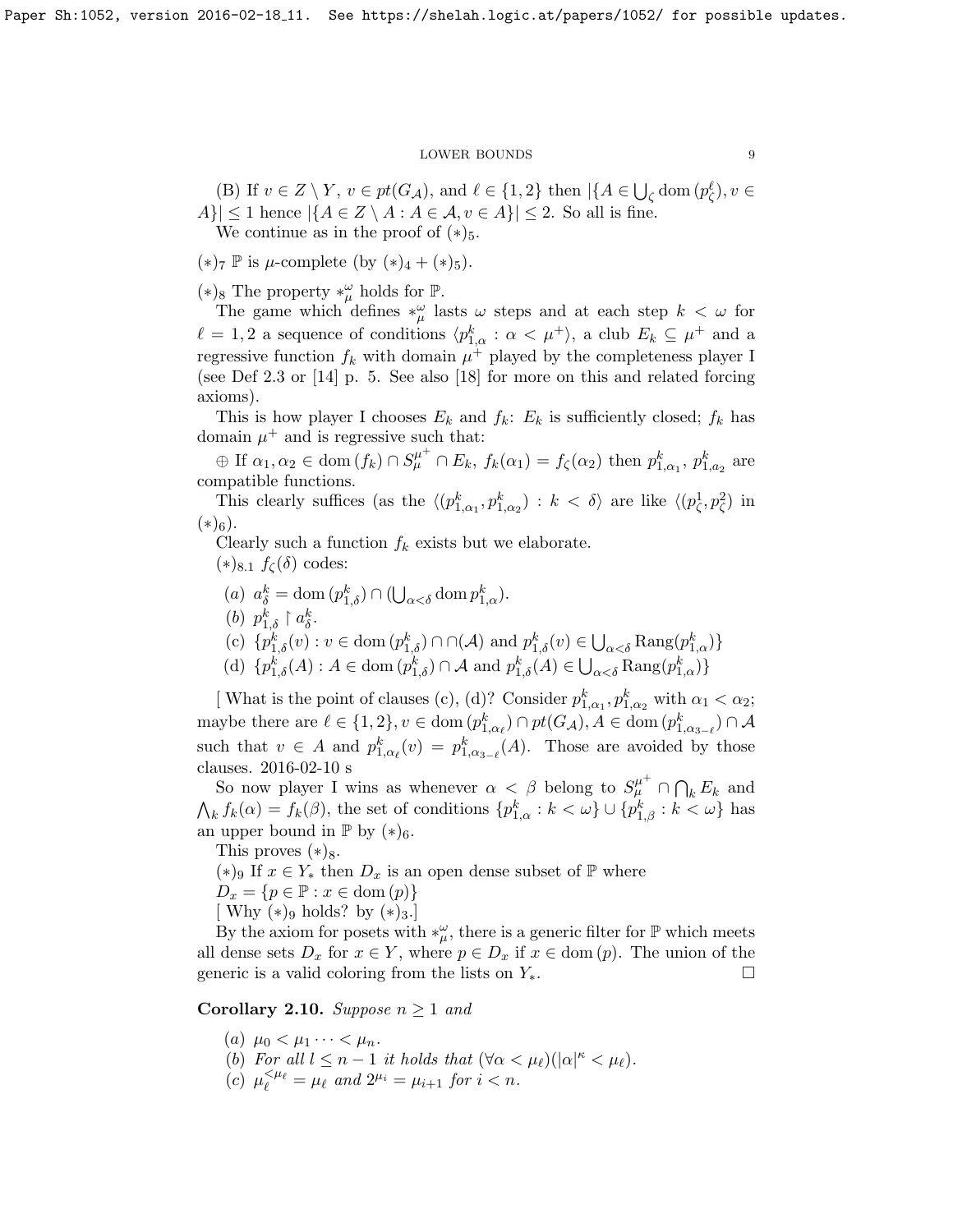- (d) For every  $\ell < n$ , the forcing axiom for posets with  $*_{\mu_{\ell}}^{\omega}$  and  $< \mu_{\ell+1}$ dense sets holds.
- (e)  $\mu_0 \leq \theta^+$  and  $\kappa < \theta$ .

Then  $Pr_{\theta,\kappa}(\mu_n)$ .

*Proof.* By induction on n. Since the list-chromatic number of any graph  $G$ of cardinality  $\lt \mu_0$  is  $\leq |G| \leq \theta$ , the condition  $Pr_{\theta,\kappa}(\mu_0)$  holds trivially. The induction step follows from the main lemma [2.9.](#page-6-1)

Next we show how to force the conditions of the previous lemma.

# <span id="page-9-0"></span>Claim 2.11. Assume that:

(A)  $\theta = \theta^{<\kappa} > \kappa$  and  $\beth_{2n+1}(\theta) < \mu \leq \chi < \lambda$ . (B)  $(st)_{\kappa,\mu,\chi,\lambda}^1$ . Then: For some  $\mathbb P$  and  $\bar \mu$ (a)  $\mathbb P$  is a  $\theta^+$ -complete forcing notion that satisfies  $(\mathbb Q_{2n+1}(\theta))^+$ -c.c. (b)  $\bar{\mu} = \langle \mu_{\ell} : \ell \leq n \rangle$  in  $\mathbf{V}^{\mathbb{P}}$  such that  $\mu_{\ell} = \mu^{\mu_{\ell}} = (\mathbb{I}_{\ell}(\theta))^+ < \mathbb{I}_{\ell+1}(\theta)$  for all  $\ell \leq n$ ,  $|\alpha|^{\kappa} < \mu_{\ell}$  for all  $\alpha < \mu_{\ell}$  and  $\mathcal{L}_n(\theta) < \mu \leq \chi < \mathcal{L}_{n+1}(\theta)$ .  $(c)$   $(c+1)$ 

(c) 
$$
(st)_{\kappa,\mu,\chi,\lambda}^1
$$
.

(d) The forcing axiom  $*_{{\mu}_{\ell}}^{\omega}$  with  $<\mu_{\ell+1}$  holds for all  $\ell \leq n$ .

Proof. Now,

 $(*)_1$   $(\beth_{2n+1}(\theta))^+ \leq \partial$  and  $(\beth_{2n+1}(\theta))^+ < \Upsilon$ 

Why  $(*)_1$ ? The first inequality hold by (A). For the second, letting  $\chi_1 =$  $\sum_{n=1}^{\infty}(\theta)$  we have  $\chi_1^{\sum_{n=1}^{\infty}(\theta)} = \chi_1$  hence  $\chi_1^{\kappa} = \chi_1$  whereas  $\Upsilon^{\kappa} \geq \lambda > \mu$  because we are assuming  $(\mathrm{st})^1_{\kappa,\mu,\chi,\lambda}$ 

Now let

- (\*)<sub>2</sub> (a)  $\mu_{\ell} = (\mathbb{Z}_{2\ell}(\theta))^+$  for  $\ell \leq n$  so  $2^{<\mu_{\ell}} \leq \mathbb{Z}_{2\ell+1}(\theta)$ .
	- (b) Choose  $\mu_{n+1}$  such that  $\mu_{n+1} = cf(\mu_{n+1}) = (\mu_{n+1})^{(\mu_n^{\kappa})} > \lambda$  s and  $\alpha < \mu_{n+1} \Rightarrow |\alpha|^{\kappa} < \mu_{n+1}$

Remark: less suffices;  $\mu_{n+1} = (\lambda^{\kappa})^+$  or just  $\mu_{n+1} = \text{cf}(\mu_{n+1}) > \lambda$  satisfies  $(\forall \alpha < \mu_{n+1})$ ( $|\alpha|^{\kappa} < \mu_{n+1}$ ), but will complicate the notation below, e.g.  $(*)_4(b)$  for  $\ell = n$  is different.

Now

- (\*)<sub>3</sub> (a)  $\mu_0 = \theta^+$  hence  $\mu_0 = cf(\mu_0)$  and  $(\forall \alpha)(\alpha < \mu_0 \rightarrow |\alpha|^{\kappa} \leq \theta^{\kappa} =$  $\theta < \mu_0$ ).
	- (b)  $\mu_0 < \mu_1 < \cdots < \mu_n < \mu_{n+1}$  are regular.
	- (c)  $(\forall \alpha < \mu_\ell)(|\alpha|^{\kappa} < \mu_\ell)$  for all  $\ell \leq n+1$ .
	- (d)  $(\mu_{\ell+1})^{2^{<\mu_{\ell}}} = \mu_{\ell+1}.$
	- (e)  $\mu_n < \mu \leq \chi < \lambda < \mu_{n+1}$ .

Let

 $(*)_4$  Let (a)  $\mathbb{Q}_{\ell}^* = \text{Levy}(\mu_{\ell}, 2^{\leq \mu_{\ell}})$  for  $\ell \leq n$ . (b)  $\mathbb{Q}_* = \prod_{\ell \leq n} \mathbb{Q}_\ell^*$ .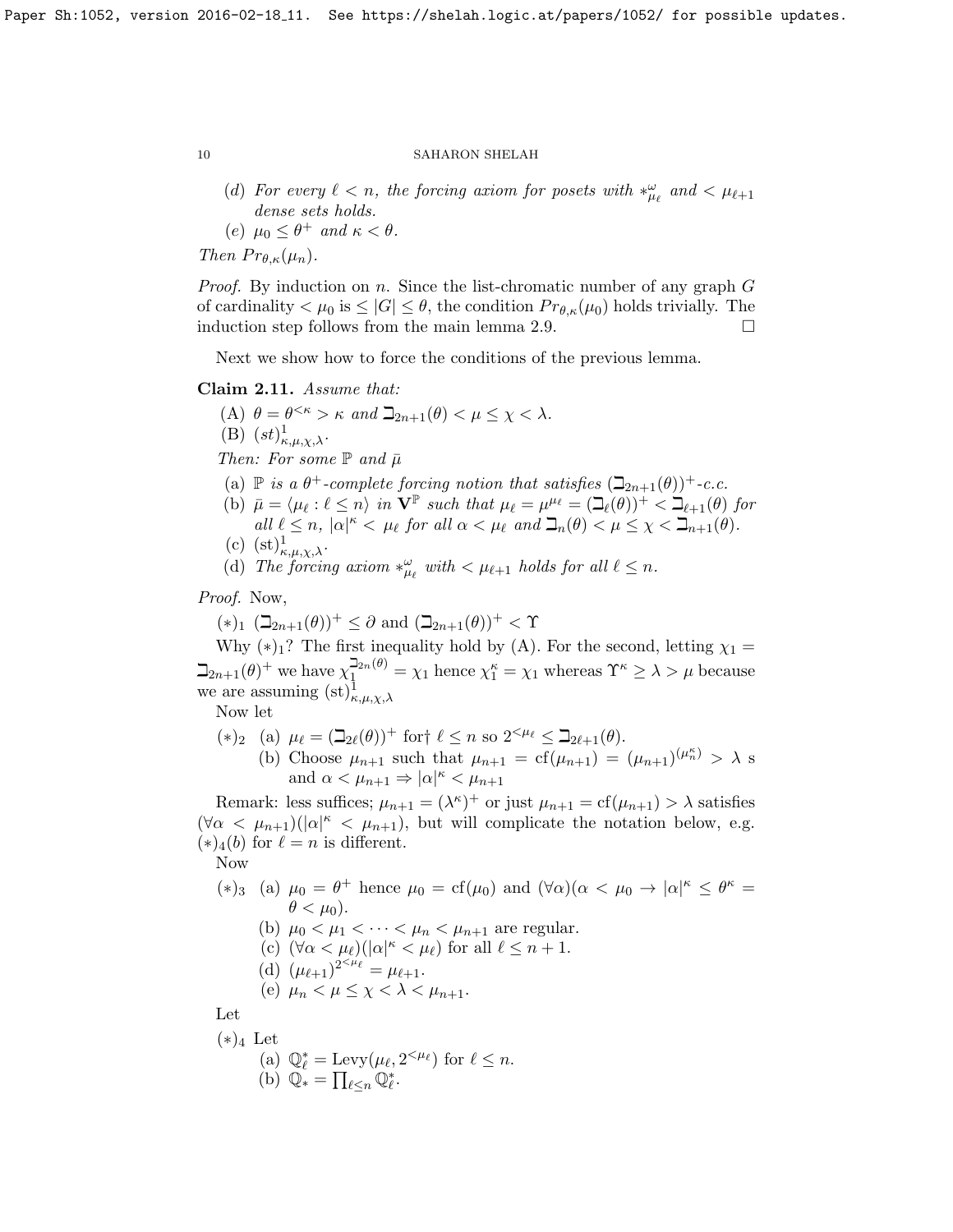(c) 
$$
Q_{\leq k}^* = \prod_{\ell \leq k} \mathbb{Q}_{\ell}^*
$$

Easily,

- (∗)<sub>5</sub> (a)  $\mathbb{Q}_\ell^*$  is  $\mu_\ell$ -complete and of cardinality 2<sup>< $\mu_\ell$ </sup>. so satisfies the 2<sup>< $\mu_\ell$ </sup>cc.
	- (b) Let  $\mathbf{V}_{\ell} := \mathbf{V}^{\prod_{k < \ell} \mathbb{Q}_{\kappa}^*}$

(\*)<sub>6</sub> in **V**<sub>n+1</sub> := **V**<sup>Π</sup><sup>*l*</sup><sup>2</sup><sup>*n*</sup><sup>*Q*<sup>*l*</sup>, we define  $\langle$ ( $\mathbb{P}_k$ ,  $\mathbb{Q}_k$ )</sup> 2  $\ell$ ) :  $k \leq n+1, \ell \leq n$  such that :

- (a)  $\mathbb{P}_0$  is the trivial forcing.
- (b)  $\mathbb{P}_{\ell+1}$  is a forcing notion of cardinality  $\mu_{\ell+1}$ .
- (c)  $\mathbb{P}_{\ell+1}$  satisfies the  $\mu_{\ell}^+$  $_{\ell}^{+}$ -c.c.
- (d)  $\mathbb{P}_{\ell+1} = \mathbb{P}_{\ell} * \mathbb{Q}$ 2 .
- (e)  $\mathbb{Q}^2$  is a  $\mathbb{P}_{\leq \ell}$ -na 2  $\ell$ is a  $\mathbb{P}_{\leq \ell}$ -name of a forcing notion of cardinality  $\mu_{\ell+1}$  that satisfies  $\mu_{\ell}^+$ <sup>+</sup><sub>e</sub>-c.c. that forces  $2^{\mu_{\ell}} = \mu_{\ell+1}$  and the axiom for forcing notions that satisfy  $*_{\mu_\ell}^{\omega}$  for  $\langle \min{\{\mu_{\ell+1}, (\partial^\kappa)^+\}}$  dense sets.
- (f)  $\mathbb{P}_{k+1}$  is a  $\mathbb{Q}_{*}$ -name and actually a  $\mathbb{Q}_{\leq k}^{*}$ -name

There is no problem to carry the induction (note that  $(\mu_{\ell+1})^{\leq \mu} = \mu_{\ell+1}$  in  $\mathbf{V}_{n+1}^{\mathbb{P}_n+1}$ .) We return to **V**, so we have a  $\mathbb{Q}_{\leq k}$ -names so  $\mathbb{P}_{\sim \ell}$  for  $\ell = 0, \ldots, k+1$ for the forcing notion above. Let, in  $\mathbf{V}$ ,  $\mathbb{P}^{k+1} = \mathbb{Q}^*_{\leq k} * \mathbb{P}_{\sim_{k+1}}$ . Why  $\mathbb{P} = \mathbb{P}^n$  is as required?

Clearly, all forcing notions  $\mathbb{Q}_\ell^*, \mathbb{Q}_*, \mathbb{Q}_{\leq k}^*, \mathbb{P}^k$ , are  $\theta^+$ -complete, hence in particular so is  $\mathbb P$ . Therefore, in  $V^{\mathbb P}$  still  $(\forall \alpha < \mu_\ell)(|\alpha|^{\kappa} < \mu_{\ell+1})$  for all  $\ell < n + 1$  because we prove below that  $\mu_{\ell}$  does not collapse.

Clearly,  $\mathbb{P}^{k+1}$  has cardinality  $\mu_{k+1}$  and satisfies the  $(2<sup>{\leq}\mu_k)</sup>$ +-cc and in **V** the forcing notion  $\mathbb{Q}_\ell$  are  $\mu_\ell$ -complete and in  $\mathbf{V}^{\mathbb{Q}^*}_{\leq k}$  the forcing notion  $\mathbb{Q}_\ell^2$  is forced to be  $\mu_{\ell}$ -complete. Hence in **V** for  $\ell \leq k$  we have  $\Vdash_{\mathbb{P}^k} " \mu_{\ell} = \mu_{\ell}^{<\mu_{\ell}}$  is not collapsed", and  $\mathbb{P}^k$  satisfies the  $((2<sup>{\ell_k}</sup>)<sup>+</sup>)$ -c.c. as  $\mathbb{Q}^*_{\leq k}$  does, and  $\mathbb{P}_{k+1}$ satisfies  $(\mu^{\kappa})+$ -c.c..

Lastly, the relevant forcing axiom holds: if  $\ell < n$ , the one for  $(*)_{\mu_\ell}^{\varepsilon}$  and  $< \mu_{\ell+1}$ -dense sets. So replacing  $\mu_{n+1}$  by  $(\mu^{\kappa})^+$  and applying 2.6 we are done.

A similar argument works to replace n with  $\omega$ :

**Theorem 2.12.** The condition  $(A)_{\ell(*)}$  implies the condition  $(B)_{\ell(*)}$  for  $\ell(*) \in \{1, 2\}, \text{ where:}$ 

- $(A)_1 \aleph_0 < \text{cf}(\kappa) \leq \kappa < \theta = \theta^{<\kappa}, \chi \geq \lambda \geq \beth_\omega(\kappa)$  and there exists a  $\kappa$ -family  $\mathcal{A} \subseteq [\chi]^{\lambda}$  of cardinality  $|\mathcal{A}| \geq \chi^{+}$ .
- $(A)_2 \aleph_0 < \text{cf}(\kappa) \leq \kappa < \theta = \theta^{<\kappa}$  and for every  $n < \omega$  there are  $\chi_n >$  $\lambda_n \geq \mathbb{L}_n(\theta)$  a  $\kappa$ -family  $\mathcal{A}_n \subseteq [\chi_n]^{\lambda_n}$  of cardinality  $|\mathcal{A}_n| \geq \chi_n^+$  and  $\lambda_n \notin [\mathcal{I}_{\omega}(\theta), \mathcal{I}_{\theta+1}(\theta)]$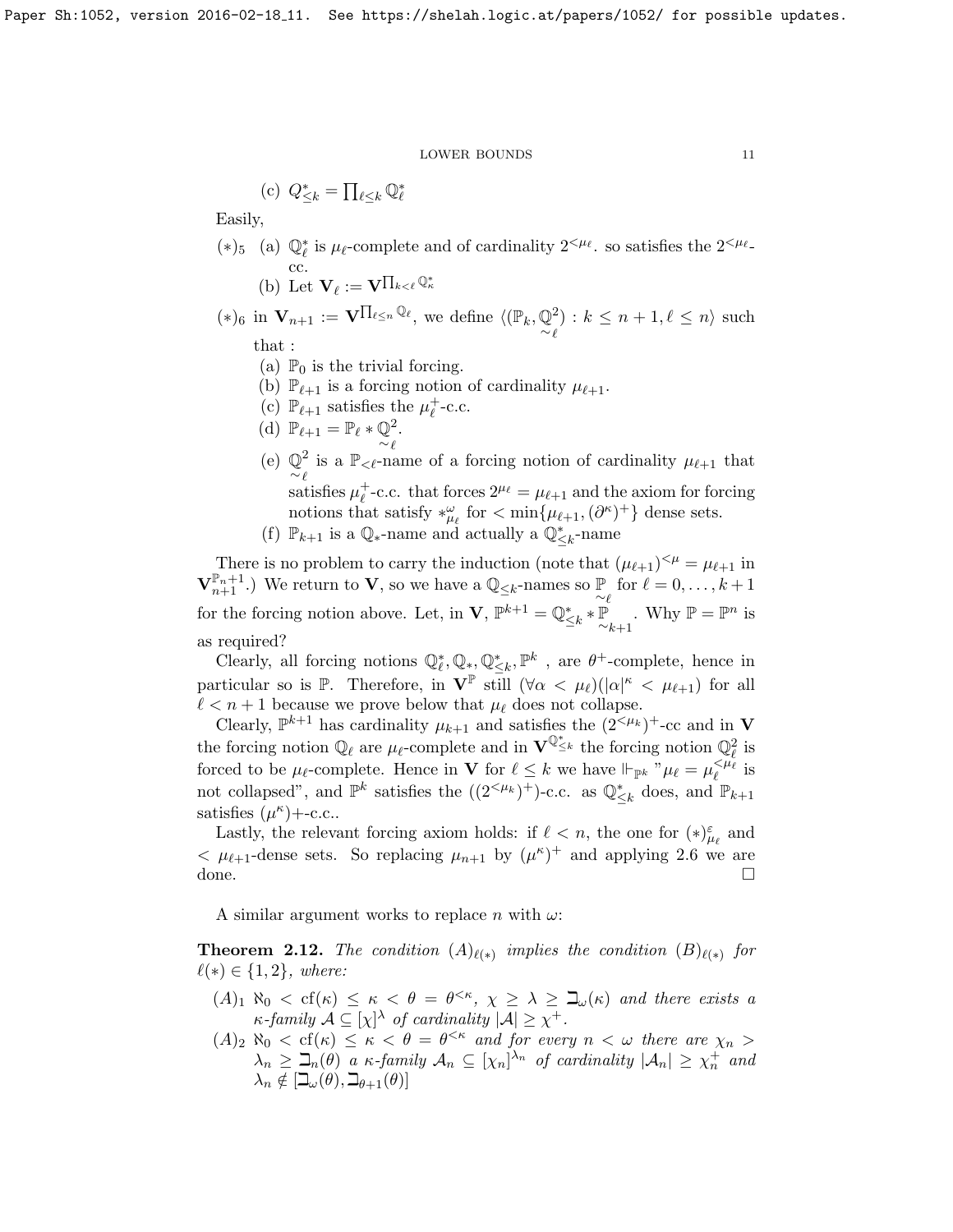- $(B)_1$  For some forcing notion  $\mathbb P$  not adding new sequences of ordinals of length  $\langle \theta, it holds that:$ 
	- $\overset{\circ}{\bullet} \ (\beth_{\omega}(\theta))^{\mathbf{V}^{\mathbb{P}}} = (\beth_{\omega}(\theta))^{\mathbf{V}}.$
	- There exists a graph G with list-chromatic number  $\theta$  and coloring number  $> (\mathbb{I}_{\omega}(\theta))^{+}$ .
- $(B)_2$  Like  $(B)_1$  with the coloring number  $\geq (\beth_\omega(\theta))^+$ .

*Proof.* Stage A. For  $(A)_1 \Rightarrow (B)_1$  assume  $(A)_1$  and let

- $(*)_1 (\chi_n, \lambda_n) = (\chi, \lambda), \mathcal{A}_n = \mathcal{A}$ , so we can assume  $(A)_2$ .
- $(*)_2$  Let  $u_1 = \{n : \lambda_n < \mathbb{L}_{\omega}(\theta)\}\)$  hence  $n \in u_1 \Rightarrow \lambda_n < \mathbb{L}_{\omega}(\theta)\}$  and let  $u_3 = \{n : \lambda_n > \beth_\omega(\theta)\}.$

Recalling clause  $(A)_2$  note that  $u_1, u_3$  is a partition of  $\omega$ .

- $(*)_3$  Without loss of generality, for some **i** ∈ {1, 2, 3} we have:
	- (a)  $u_i = \omega$ .
	- (b) If  $\mathbf{i} = 3$  without loss of generality there is some  $\lambda_* > \mathbf{\mathbb{I}}_{\omega}(\theta)$  such that  $\bigwedge_n \lambda_n = \lambda_*$ .
	- (c) If  $\mathbf{i} = 2$  let  $\mu_* = \beth_\omega(\theta)$ .

Stage B. Now

- (∗)<sub>4</sub> Without loss of generality there is a sequence  $\langle \mu_n : n < \omega \rangle$  such that (a)  $\mu_0 = \theta^+$ .
	- (b)  $\mu_n = cf(\mu_n)$ .
	- (c)  $2^{\mu_n} = \mu_{n+1}$ .
	- (d) Hence  $\sum_n \mu_n = \beth_\omega(\theta)$ .
	- (e) The forcing axiom  $*_{\mu_n}^{\omega}$  and  $\lt \mu_{n+1}$  dense sets holds.

Why? As in the proof of [2.11,](#page-9-0) but note that the forcing may (in fact do) collapse  $\beth_{\omega+1}$  to  $\beth_{\omega}(\omega)^+$ . Also in the case  $i = 1$  letting wlog  $\lambda_n \in$  $[\mathcal{L}_{k(n)}, \mathcal{L}_{k(n)+1}(\omega))$  wlog  $k(n)$  is increasing and  $k(n+1) > k(n) + n$ .

(\*)<sub>5</sub> Without loss of generality, in addition, letting  $\theta_{\omega} = (\mathbb{L}_{\omega}(\theta))$ , we have  $2^{\theta_{\omega}} = \theta_{\omega}^{+}$  and  $\mu_{\omega+1} = 2^{\mu_{\omega}}$  is  $> \sum_{n} \chi_n$  and as in  $(*)_4(e)$  the forcing axiom  $*_{\alpha}^{\omega}$  $\frac{\omega}{\theta_{\omega}^{\mu}}$  and  $\lt \mu_{\omega+1}$  dense sets holds.

Stage C. We deal with the case  $\mathbf{i} = 1$ .

By [2.10,](#page-8-0) for every n,  $Pr_{\theta,\kappa}(\mu_n)$  holds. By easy compactness for singulars argument we have, as  $\aleph_0 < \text{cf}(\theta_*)$ , also  $Pr_{\theta,\kappa}(\mu_\omega)$ .

Now clearly for each  $n, \, \partial_n < \Upsilon_n$  as in the proof of Theorem 1, there is a graph  $G_n$  with  $|\mathcal{A}_n|$  vertices, coloring number  $\geq \lambda_n$  and list-chromatic number  $\theta$ .

Taking then the disjoint sum of all  $G_n$  we have established  $(A)_2 \Rightarrow (B)_2$ . Stage D.  $\mathbf{i} \in \{3\}$ . Similarly, but we use  $(*)_5$ .

 $\Box$ 

**Remark:** We can replace  $\mathcal{L}_{\omega}(\theta)$  with  $\mathcal{L}_{\delta(*)}(\theta)$  when  $\delta(*) < \text{cf}(\kappa)$ .

Proof of Theorems 1 and 2. The proofs consists of combining the lemmas above.  $\Box$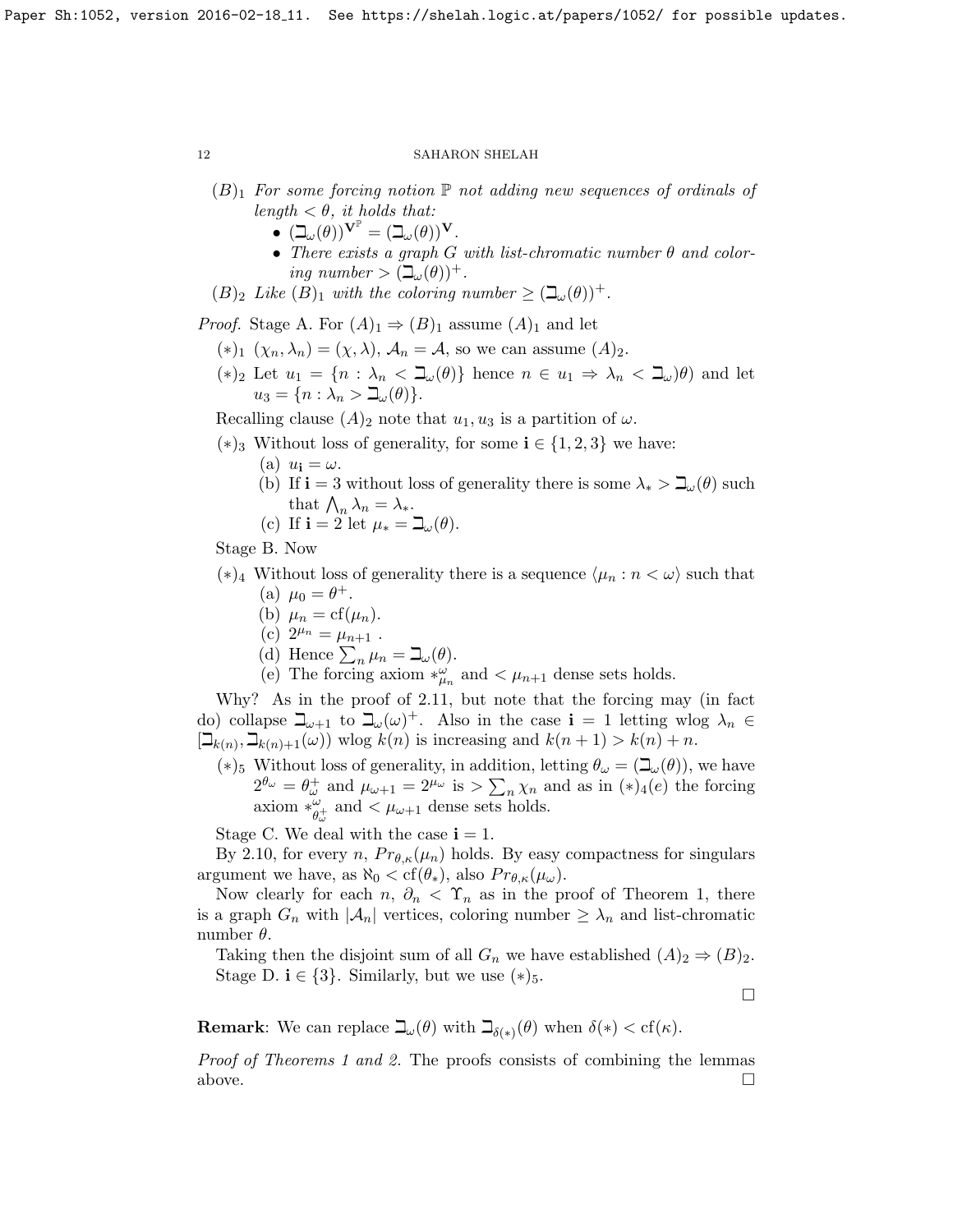We conclude with a few simple implications that are needed above.

<span id="page-12-0"></span>**Claim 2.13.** Assume that  $\theta$  is a regular cardinal and  $2^{\kappa} \le \theta \le \lambda$ . We have  $(a)_{\lambda,\theta,\kappa} \Rightarrow (b)_{\lambda,\theta,\kappa} \Rightarrow (c)_{\lambda,\theta,\kappa} \Rightarrow (d)_{\lambda,\theta,\kappa}.$  If, in addition,  $\theta = \theta^{\kappa}$  (or just  $\partial < \theta \Rightarrow \partial^{\kappa} < \lambda$  then  $(d)_{\lambda,\theta,\kappa} \Rightarrow (e)_{\lambda,\theta,\kappa} \Rightarrow (f)_{\lambda,\theta,\kappa}$ , Where

- $(a)_{\lambda,\theta,\kappa}$   $\lambda$  is minimal such that there is a graph G with  $\lambda$  vertices, coloring number  $\geq \theta$  and list-chromatic number  $\leq \kappa$ .
- $(b)_{\lambda,\theta,\kappa}$   $\lambda$  is regular and there is a graph G with  $\lambda$  vertices, coloring number  $\geq \theta$ , every sub-graph of G with  $\lt \lambda$  vertices has coloring number  $\leq \theta$ and the complete bipartite graph  $K(\kappa, 2^{\kappa})$  is not weakly embeddable into G.
- $(c)_{\lambda,\theta,\kappa}$   $\lambda > \theta$  is regular and there is  $\overline{C}$  such that:
	- $(\alpha) \ \overline{C} = \langle C_{\delta} : \delta \in S \rangle$
	- ( $\beta$ )  $S \subseteq {\delta : \delta < \lambda \wedge cf(\delta) = \theta}$  is stationary.
	- (γ)  $C_{\delta} \subseteq \delta$  and  $otp(C_{\delta}) = \theta$ .
	- (δ) If  $u \in [\lambda]^{\kappa}$  then  $\{\delta \in S : u \subseteq C_{\delta}\}\$ is bounded in  $\lambda$ .
- $(d)_{\lambda,\theta,\kappa}$   $\lambda > \theta$  is regular and for some  $\mu < \lambda$  for every  $\partial \in [\kappa,\theta)$  there is  $\mathcal{A} \subseteq [\mu]^{\partial}$  of cardinality  $\lambda$  such that  $u \in [\mu]^{\kappa} \Rightarrow (\exists^{<\lambda} v \in \mathcal{A})(u \subseteq v)$
- $(e)_{\lambda,\theta,\kappa}$   $\lambda > \theta$  is regular and there are  $\mu < \lambda$  and  $\{A_{\partial}: \partial \in [\kappa,\theta)\}\$  such that  $A_{\partial} \subseteq [\mu]^{\partial}$  is a  $\kappa$ -family of cardinality  $\lambda$ .
- $(f)_{\lambda,\theta,\kappa}$   $\lambda > \theta$  is regular and there are  $\mu < \lambda$  and  $\{a_{\partial}: \partial \in [\kappa,\theta)\}\$  such that  $\mathfrak{a} \subseteq \text{Reg} \cap (\mu \setminus \theta), |\mathfrak{a}_{\partial}| = \partial \text{ and } (\prod \mathfrak{a}_{\partial}, <_{[\mathfrak{a}_{\partial}]<\kappa}) \text{ is } \lambda\textrm{-directed}.$

*Proof.*  $(a)_{\lambda,\theta,\kappa} \Rightarrow (b)_{\lambda,\theta,\kappa}$ . Choose G witnessing  $(a)_{\lambda,\theta,\kappa}$ . We know that  $\lambda$  is regular, and without loss of generality the vertex set of the graph is  $\lambda$ . The coloring number is  $\geq \theta$  by the choice of G. If  $H \subseteq G$  has fewer than  $\lambda$  vertices then it has coloring number  $\langle \theta \rangle$  by the minimality of  $\lambda$ . Also the complete bipartite graph  $K(\kappa, 2^{\kappa})$  and even  $K(\kappa, \kappa^+)$  is not weakly embedded in G because its list-chromatic number is  $\kappa^+$  and  $\lambda > 2^{\kappa}$  and even just  $\lambda > \kappa^+$ . Minimality of  $\lambda$  gives more. So  $(b)_{\lambda,\theta,\kappa}$  holds.

 $(b)_{\lambda,\theta,\kappa} \Rightarrow (c)_{\lambda,\theta,\kappa}$ . See [\[9\]](#page-13-17) or [\[10\]](#page-13-12). Assume that the vertex set is  $\lambda$  and let  $S = \{\delta : (\exists \alpha \ge \delta)(|G[\alpha] \cap \delta] \ge \theta\}$  where  $G[\alpha] = \{\beta : (\alpha, \beta)$  is an edge of  $G\}.$ If S is not stationary then using "every subgraph with  $\langle \lambda \rangle$  vertices has coloring number  $\leq \theta$ " we conclude that G has coloring number  $\leq \theta$ . By renaming we get  $(c)_{\lambda,\theta,\kappa}$ .

 $(c)_{\lambda,\theta,\kappa} \Rightarrow (d)_{\lambda,\theta,\kappa}$ . For each  $\partial \in [\kappa,\theta)$  we find, by Fodor's lemma,  $\alpha_{\partial} < \lambda$ such that  $\mathcal{A}_{\partial} = \{ \delta \in S : |C_{\partial} \cap \alpha_{\partial}| \geq \partial \}$  has cardinality  $\lambda$ . So  $\alpha_* = \bigcup_{\partial} \alpha_{\partial} < \lambda$ satisfies the desired conclusion for the  $\mu$  that is defined as  $\mu = |\alpha_*|$  so by renaming we are done.

 $(d)_{\lambda,\theta,\kappa} \Rightarrow (e)_{\lambda,\theta,\kappa}$ . When, e.g.,  $\partial < \theta \Rightarrow \partial^{\kappa} < \lambda$  for each  $\partial \in [\kappa,\theta)$  let  $\langle u_{\partial,\alpha} : \alpha < \lambda \}$  list  $\mathcal{A}_{\partial}$ , and for  $\alpha < \lambda$  let  $W_{\alpha} = \{\beta < \lambda : |u_{\gamma,\beta} \cap u_{\partial,\alpha}| \geq \kappa\}.$ As  $|[u_{\partial,\alpha}]^{\kappa}| \leq \partial <\lambda = \text{cf}(\lambda)$ , the set  $W_{\partial}$  is bounded in  $\lambda$ , hence for some club  $E_{\partial} \subseteq \lambda$  it holds that  $\alpha < \beta \in E_{\partial} \Rightarrow |u_{\gamma,\alpha} \cap u_{\partial,\beta}| < \kappa$ , so  $\{u_{\partial,\alpha} : \alpha \in E_{\partial}\}\$ is as required.

$$
(e)_{\lambda,\theta,\kappa} \Rightarrow (f)_{\lambda,\theta,\kappa}
$$
 if  $\partial < \theta \Rightarrow \partial^{\kappa} < \lambda$ . By [11] 6.1.